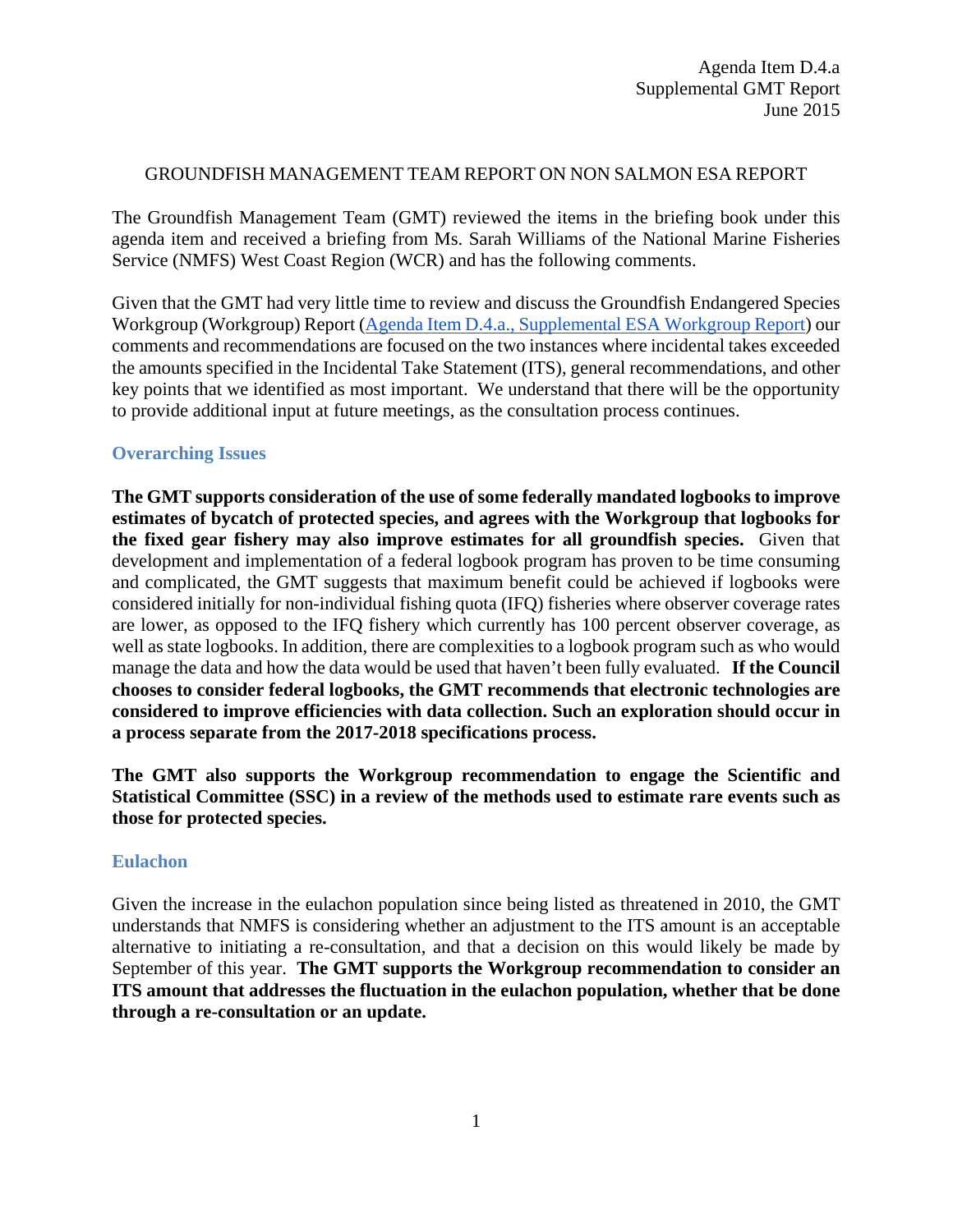#### **Short-tailed Albatross**

**Similar to eulachon, the GMT supports building some adaptability into the incidental take amount for short-tailed albatross that addresses variability in the population size.** Additionally, the GMT spent some time discussing the use of black-footed albatross as a proxy for short-tailed albatross, given the rarity of encounters. Anecdotal information indicates that blackfooted albatross may be more aggressive at attacking the gear during setting, whereas short-tailed albatross tend to be less aggressive. It would be worthwhile to investigate these anecdotal observations using available data sources (e.g., Sea Grant data). The GMT understands that in Alaska there is sufficient bycatch information to inform the short-tailed albatross ITS amount. An analysis could be completed to see how a black-footed albatross proxy in Alaska compares to the actual short-tailed albatross limit in Alaska. Such an analysis might inform any caveats with using black-footed as a proxy on the West Coast. **In sum, the GMT supports re-evaluation of the black-footed albatross proxy during the risk assessment.** 

## **Night Setting Analysis/Streamer Lines**

**The GMT supports the Workgroup recommendation that the final rule be implemented per the past Council recommendation, which is to require streamer lines during night setting operations.** The GMT also supports the Workgroup recommendation to compare the effectiveness of reducing seabird bycatch between streamer lines and night setting to inform potential future action. The GMT has not had time to review the analysis in great detail and thus may not understand all the data leading NMFS to consider removing the nighttime exemption. As such, we see merit in bringing this issue back for further review and consideration. A brief review of the Sea Grant PowerPoint from [April 2015](http://www.pcouncil.org/wp-content/uploads/2015/04/F1a_SupSeaGrantPPT_Melvin_Seabirds_APR2015BB.pdf) indicates that northern fulmar bycatch is three times higher at night based on data from Alaska. While northern fulmars are not a listed species, there may be interest in retaining the requirement to reduce overall seabird bycatch.

**The GMT also recommends further evaluation of how the use of floating gear reduces the effective zone of the streamer lines as well as consideration for expanding the streamer line requirement to the smaller vessels, which make up the majority of the fleet [\(Agenda Item](http://www.pcouncil.org/wp-content/uploads/H4b_SUP_GMT_SEP2012BB.pdf)  [H.4.b, Supplemental GMT Report, September, 2012\)](http://www.pcouncil.org/wp-content/uploads/H4b_SUP_GMT_SEP2012BB.pdf). If these evaluations lead to changes in management measures, the GMT recommends such considerations occur outside of the harvest specifications and management measures process to ensure biennial regulations are implemented on January 1.**

### **Analysis of Management Measures and Regulatory Process**

While we support the schedule that was developed to allow for Workgroup recommendations to be analyzed through the harvest specifications process, when appropriate, we don't want to delay the implementation of the 2017-2018 rules. **Given the complexity of the management measures discussed here, the GMT recommends that they be considered through a process separate from the 2017-108 specifications process.**